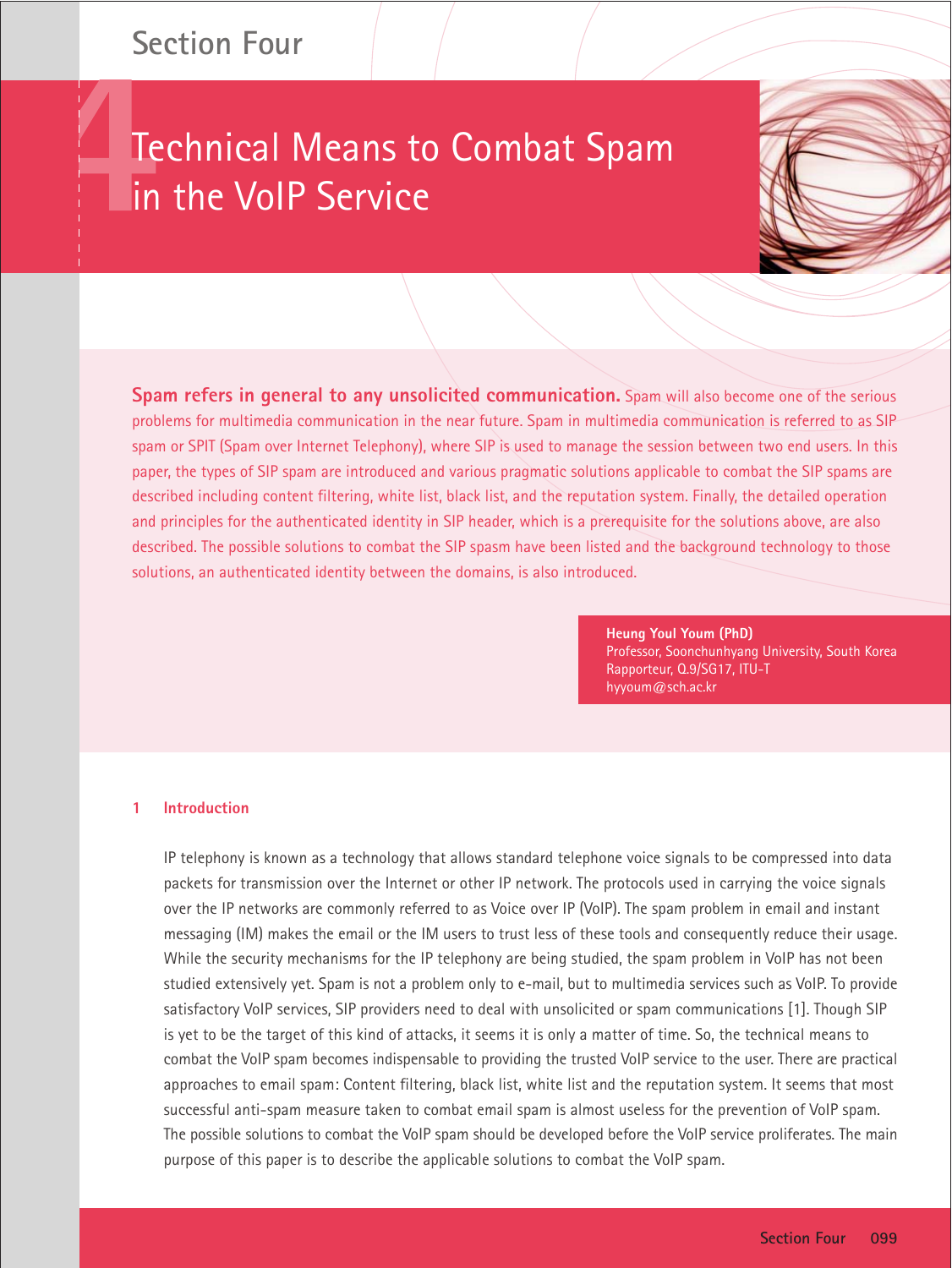The remaining sections are organised as follows: Section 2 presents an overview of the SIP architecture, SIP session establishment procedure, and various message types which are closely related to SIP spam. Section 3 describes SIP spam types, characteristics of SIP spam, and the possible solutions to deal with. Finally, section 4 concludes the paper.

# **2 Background**

# **2.1 Overview of IP Telephony**

IP telephony allows the traditional voice signal to be transferred over a packet switched network, instead of public switched telephone network [4]. The advantages of IP telephony over traditional telephony are amongst others: lower costs per call (or even free calls in some cases) and lower infrastructure costs. IP networks are considered as best-effort networks, so unfortunately there is no guarantee of constant traffic flow or reliable transport. Therefore the serious problems facing IP telephony include: Quality of Service (QoS) guarantees, latency, and possible data integrity and privacy problems including SIP spam.

IP telephony, sometimes referred to as VoIP, usually comprises a signalling plane and a multimedia plane. Figure 1 illustrates the protocol stacks for VoIP services. The signalling plane is used to transport the necessary signalling information for managing the session between IP telephony devices, while after call setup, the media transport plane is used to transfer the compressed voice data packets between IP telephony components. SIP can be used to transfer the signalling information, while the real voice traffic can be transferred through the RTP (Real-time Transport Protocol) which provides a framework for delivery of audio and video across IP networks with unprecedented quality and reliability.

Before audio can flow from the originator to destination, various protocols must be employed to find the remote device and to negotiate the means by which audio will flow between the two devices [1]. SIP, published as RFC 3261, is a session initiation protocol developed by IETF. SIP uses the Session Description Protocol (SDP) to select the type of media and to negotiate a codec for media transmission [3]. A session description expressed in SDP is a short structured textual description of the name and purpose of the session, and the media, protocols, codec formats, timing and transport information that are required to decide whether a session is likely to be of interest and to know how to start media tools to participate in the session. The Session Description Protocol (SDP) describes multimedia sessions for the purpose of session announcement, session invitation and other forms of multimedia session initiation. After a session has been established with SIP, the actual media transfer is based on the Real-time Transport Protocol (RTP). Security of RTP is not within the scope of this paper.

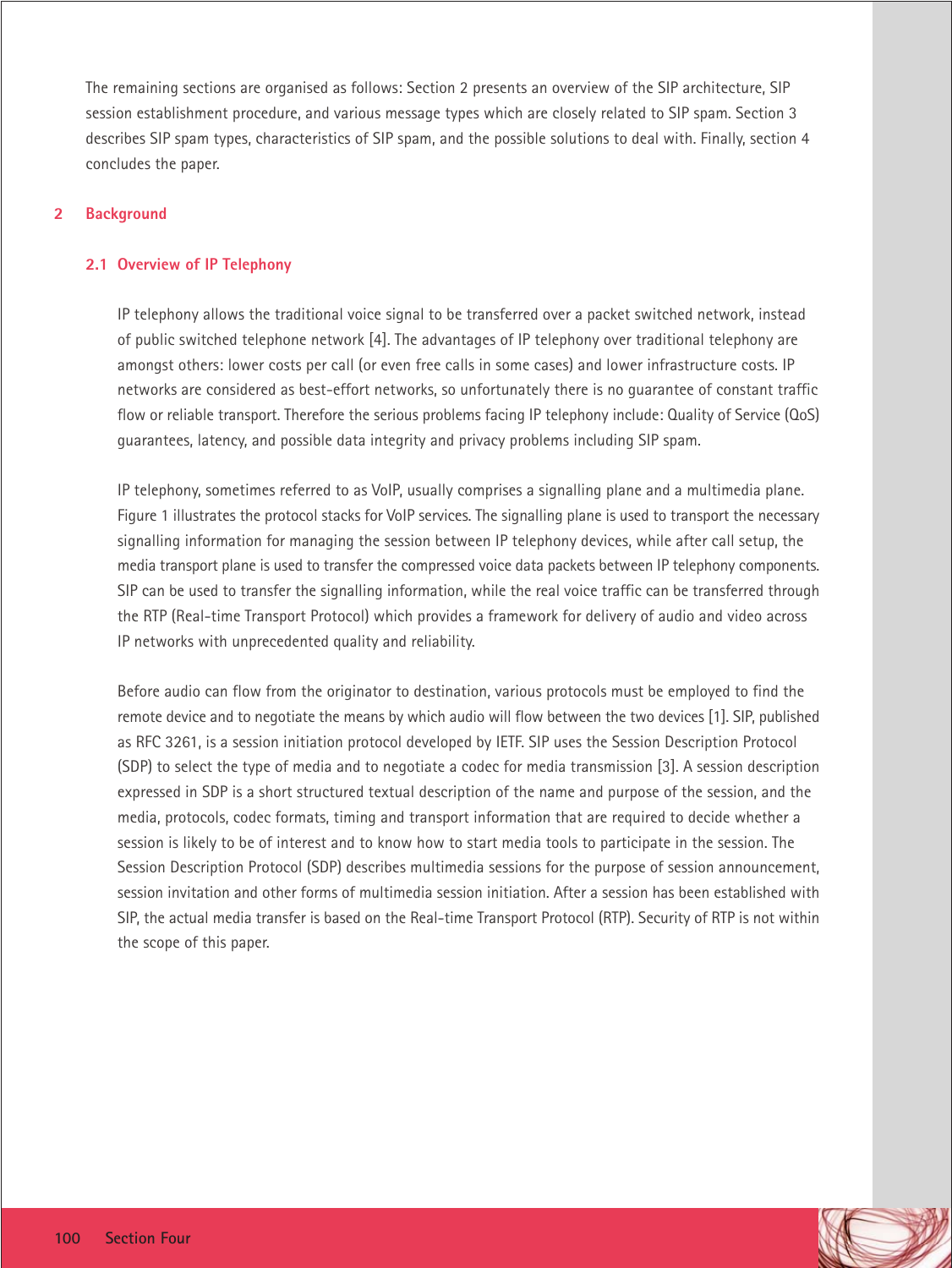

**Figure 1: Protocol Stack for VoIP**

# **2.2 SIP Overview**

A session can be established between two end-users or more and can involve IP phone calls, conferencing and messaging. The Session Initiation Protocol (SIP) is an application-layer protocol for establishing, modifying, and terminating multimedia sessions with one or more users. In addition, SIP is a text-based protocol, based on an HTTP/SMTP request-response model where SIP addresses users by an email-like address typically containing a username and a host name. SIP is a peer-to-peer protocol where each peer is referred to as a User Agent (UA) where UAs can either act in client or server mode. SIP identity, a type of Uniform Resource Identifier, called a SIP URI, is used for initiating interactive communication sessions between users. The SIP architecture comprises five entities (Figure 2), namely: SIP user agents, Proxy Servers, Redirect Servers, Location Servers, and Registrar Servers.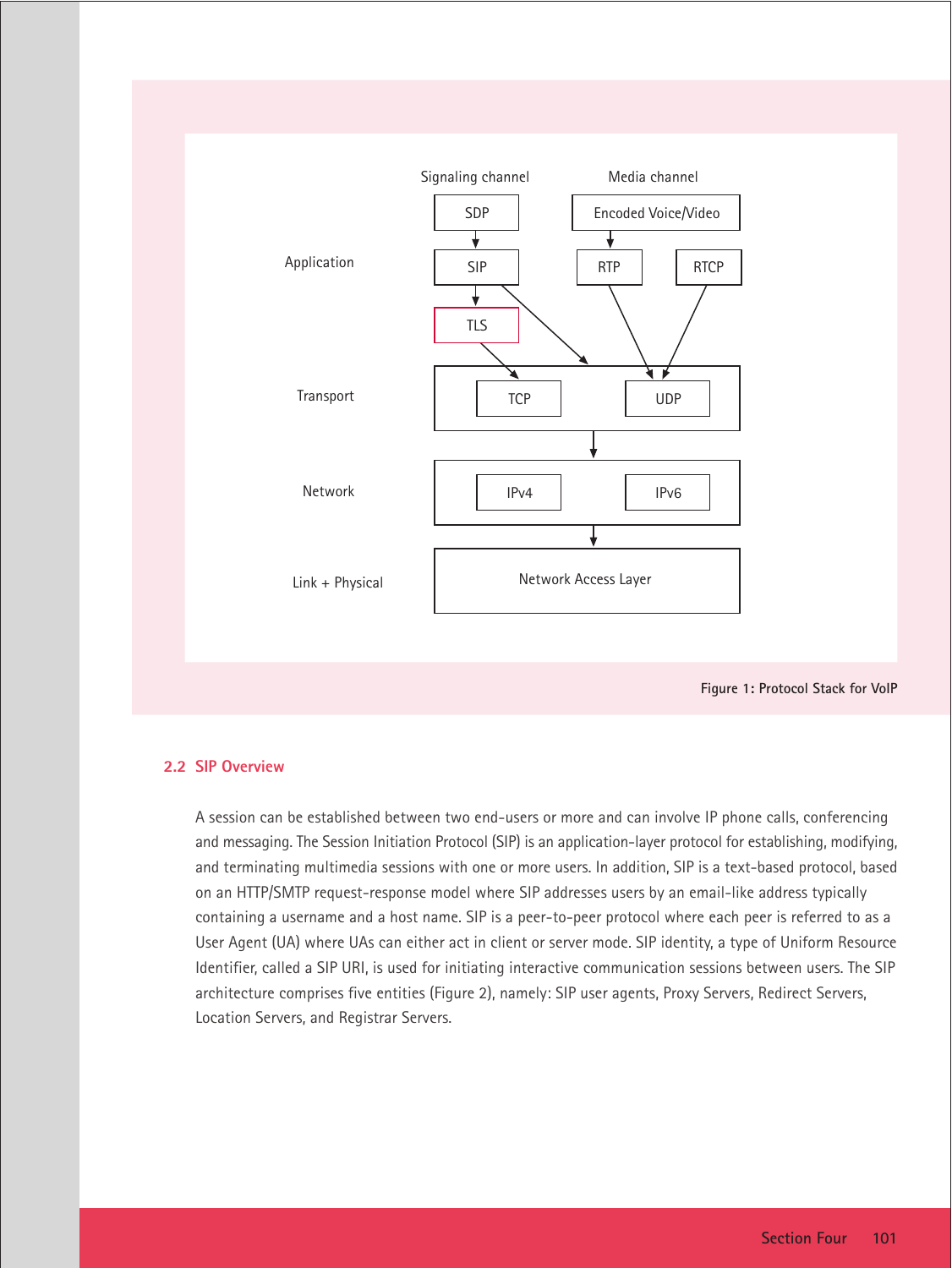

#### **Figure 2: Entities in SIP Architecture**

User agents (UAs) designates any terminal (hardware or software) participating in SIP-communications. They are the end devices in a SIP network, called SIP phone. They can generate SIP requests to establish a media session and send and receive media. A user agent can be either a SIP phone or a SIP client software running on a PC. Servers are the intermediate SIP entities in a SIP network that assist the user agents in establishing media sessions and some other functions. SIP servers are classified into three categories: proxy servers, redirect servers and registrars. A proxy contacting more than one user receives requests or responses and forwards them to another server or user agent. A Redirect Server is to provide alternative location information to a UA in response to a request, but doesn't participate in the connection setup. A redirect server, when receiving a message, informs the sender of the message where to send the message, rather than forwarding it. It maps the user address into zero or more addresses and returns those address to the user agent. Registration Servers are used by a SIP device, such as a phone, to register its current location. Users can register their current location with the registrar of their domain to facilitate mobility. Location Server is to store location information in a database. It usually runs on the same physical server as the registration server. A location server is used by a registrar to store the location of users (the binding of a SIP-URI with a current IP-address). Other SIP entities (proxies or redirect servers) can use the location server to look up the current location of SIP users. In fact, a location server is a database in which user information such URLs, IP addresses, scripts and other preferences are stored. A location server may also contain routing information such as locations of proxies, gateways and other location servers.

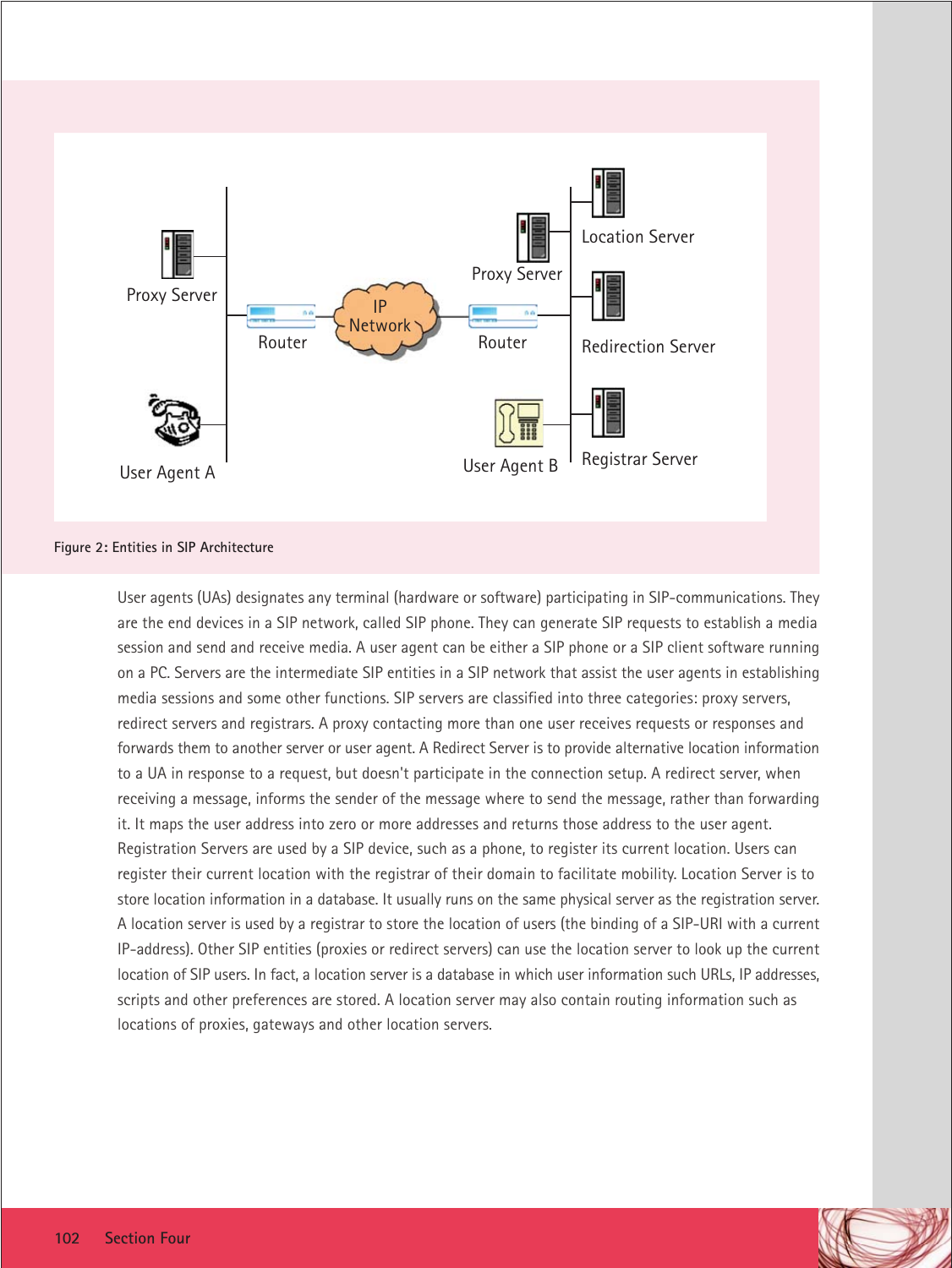# **2.3 SIP Messages**

SIP is a client-server protocol similar to HTTP [1]. Signalling in SIP is based on UTF-8 text messages. A message consists of a message header and an optional message body. Messages can be classified into either requests or responses. The original RFC 3261 presents six types of request (also called methods) methods: INVITE, BYE, ACK, OPTIONS, CANCEL, and REGISTER. Table 1 provides a description for each request. Other requests have been added to SIP to provide more functionality (e.g. for event subscription and notification, session transfer, etc.). In short, INVITE method is used to start a call, BYE method is used to end a call, OPTIONS method is used to enable the negotiation of the capability using SIP options negotiation, CANCEL option is used to abort a call setup, and REGISTER option is used to register the current location of user at the registrar.

| <b>SIP Request method</b> | <b>Description</b>                                                                           |  |  |
|---------------------------|----------------------------------------------------------------------------------------------|--|--|
| <b>INVITE</b>             | A session is requested to be setup using a specified media                                   |  |  |
| <b>BYE</b>                | A call is terminated by either party                                                         |  |  |
| <b>OPTIONS</b>            | A Query to a server about its capabilities                                                   |  |  |
| CANCEL                    | Cancels any pending requests. Usually sent to a Proxy Server to cancel searches              |  |  |
| <b>REGISTER</b>           | Used by client to register a particular address with the SIP server                          |  |  |
| <b>ACK</b>                | Message from client to indicate that a successful response to an INVITE has<br>been received |  |  |

#### **Table 1: SIP Request Methods**

If a SIP entity receives a request, it performs the corresponding action and then sends back a response to the originator of the request. Responses are three-digit status codes (similar as in http/1.1), categorised into six classes. Table 2 lists these classes for response codes. Concrete examples for response codes are '180 ringing', '302-moved temporarily', or '404-not found'.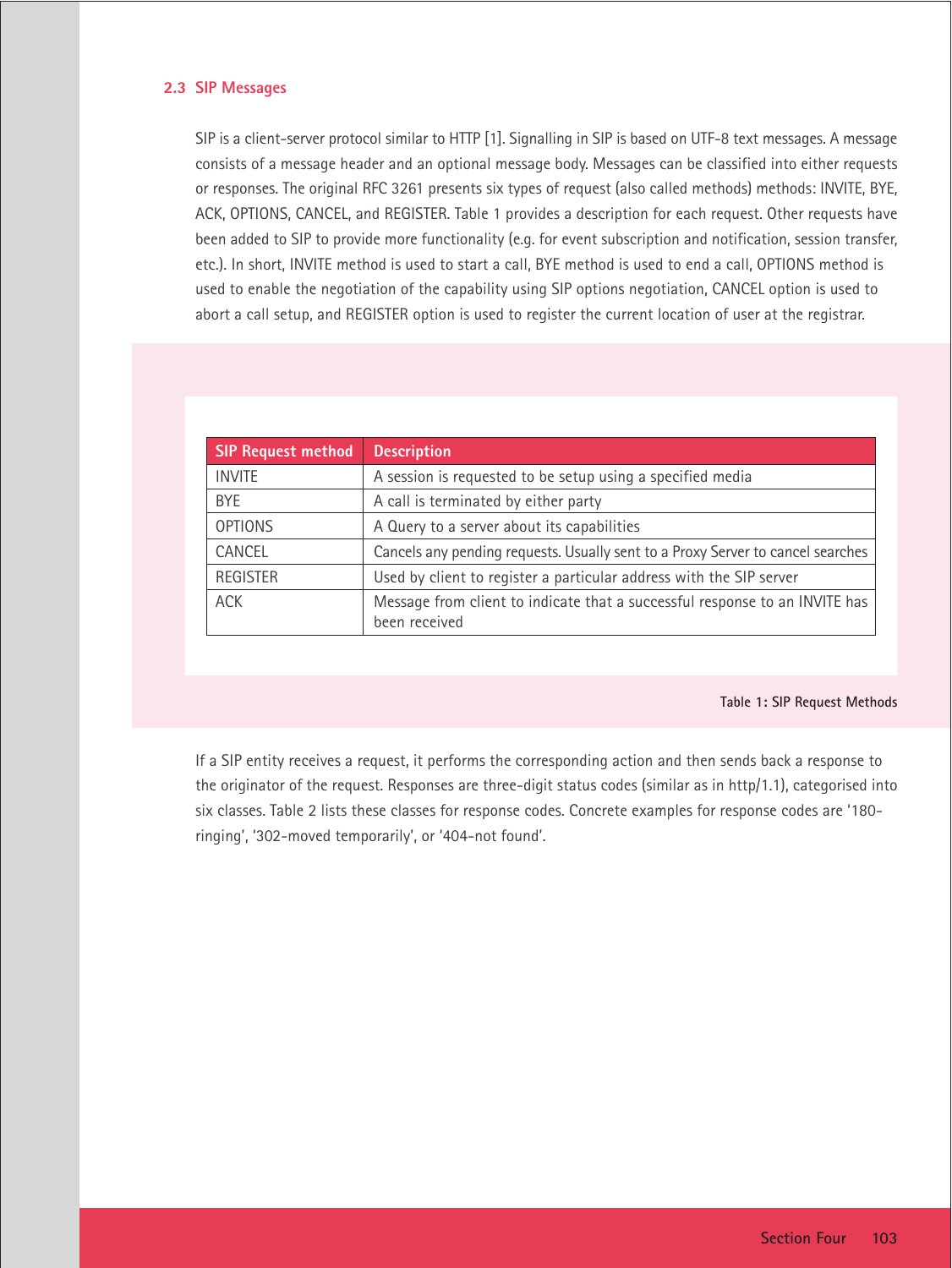|     | <b>Description</b>                                                   | <b>Examples</b>             |
|-----|----------------------------------------------------------------------|-----------------------------|
| 1xx | Informational – Request received, continuing to process request.     | 180 Ringing                 |
|     |                                                                      | 181 Call is Being Forwarded |
| 2xx | Success - Action was successfully received, understood and           | 200 OK                      |
|     | accepted.                                                            |                             |
| 3xx | Redirection - Further action needs to be taken in order to           | 300 Multiple Choices        |
|     | complete the request.                                                | 302 Moved Temporarily       |
| 4xx | Client Error - Request contains bad syntax or cannot be fulfilled    | 401 Unauthorised            |
|     | at this server.                                                      | 408 Request Timeout         |
| 5xx | Server Error - Server failed to fulfill an apparently valid request. | 503 Service Unavailable     |
|     |                                                                      | 505 Version Not Supported   |
| 6xx | Global Failure - Request is invalid at any server.                   | 600 Busy Everywhere         |
|     |                                                                      | 603 Decline                 |

#### **Table 2: SIP Response Codes**

# **2.4 Session Establishment (Call Setup)**

Figure 3 illustrates a SIP session setup between two endpoints which belong to a single operator with a proxy server.



**Figure 3: SIP Requests and Responses**

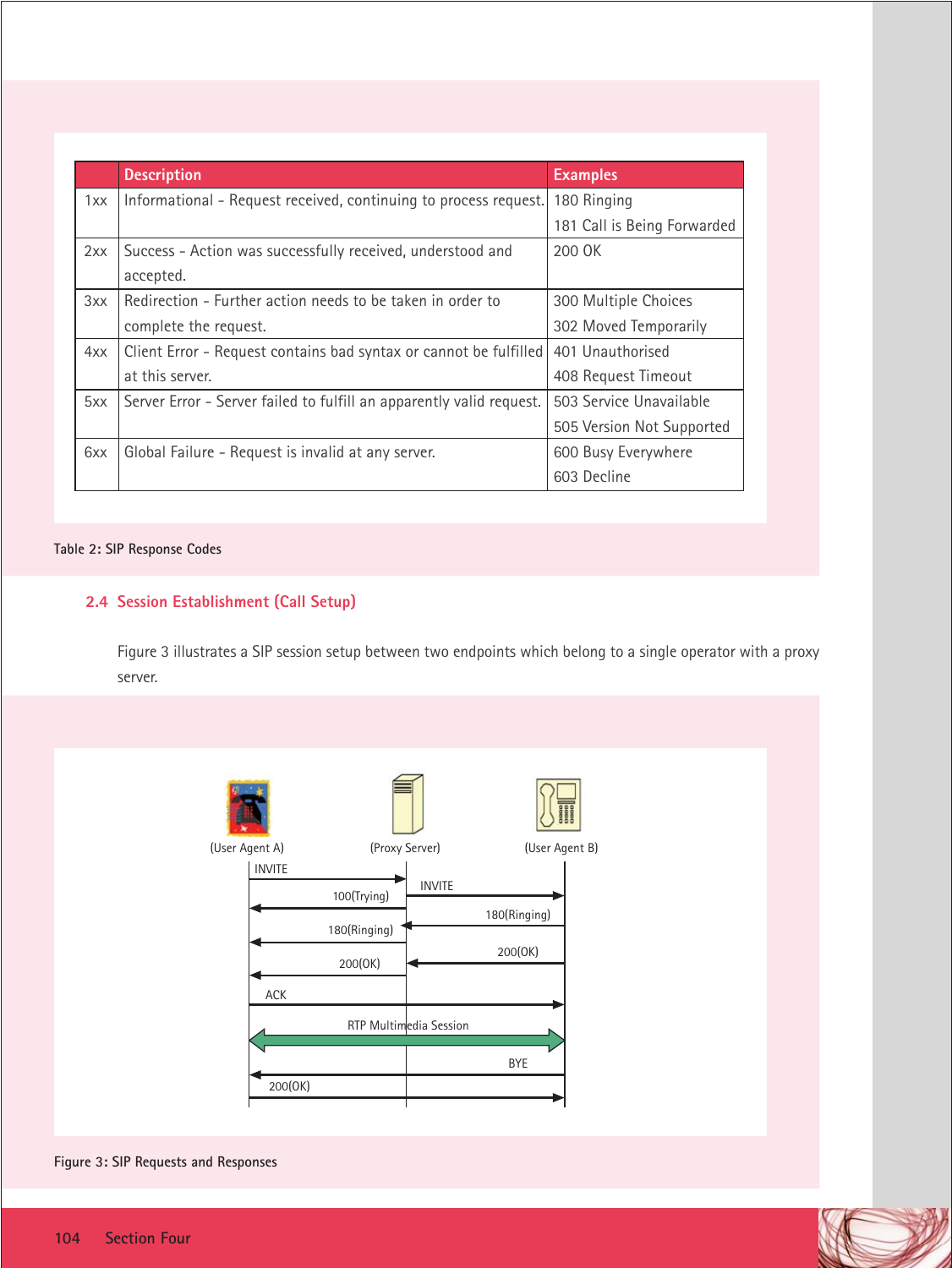The set up and termination of a voice connection between two users is illustrated in Figure 3. It shows the messages (requests and responses) that are being exchanged if user agent A wants to initiate a session with user agent B. Consider the case where two users belong to the same operator. Both user agents here use the same proxy. User agent A starts the request (INVITE), the proxy passes it on to the receiver (user agent B) and sends back a 100 (trying) response message. User agent B responds to the request first with a 180 (ringing) message, and eventually with a 200 (OK) after a user has picked up the phone. Both of these messages are forwarded to user agent A by the proxy. User agent A can now request the start of the media transfer (ACK). Note that the proxy is not needed for this. After a session has been established, user agents can communicate with each other directly. At the end of the conversation, some user agent (here: B) terminates the session by sending a BYE request to its counterpart.

Figure 4 illustrates the session establishment in the case where two different domain proxies are involved. In this example, it is assumed that user agent A and B exist in different domains and have different proxies. First, the user agent B needs to register with its local registrar (1) to be able to receive calls from the any user. The registrar stores the location information at a location server (2). When user agent A wants to call user agent B, it sends an INVITE-request to its local SIP-proxy (3) which passes on the request (possibly after a DNS lookup) to the proxy of user B's domain (4). The proxy in domain B needs to look up the IP-address of user agent B at the location server (5, 6) before it can send the request to user agent B (7). In this example, the response message for user agent A takes the same route back (8, 9, 10), possibly for billing purposes. The remaining steps (11, 12, 13) are performed in a similar manner as shown in Figure 3.



**Figure 4: Session establishment of voice connection with two different domains**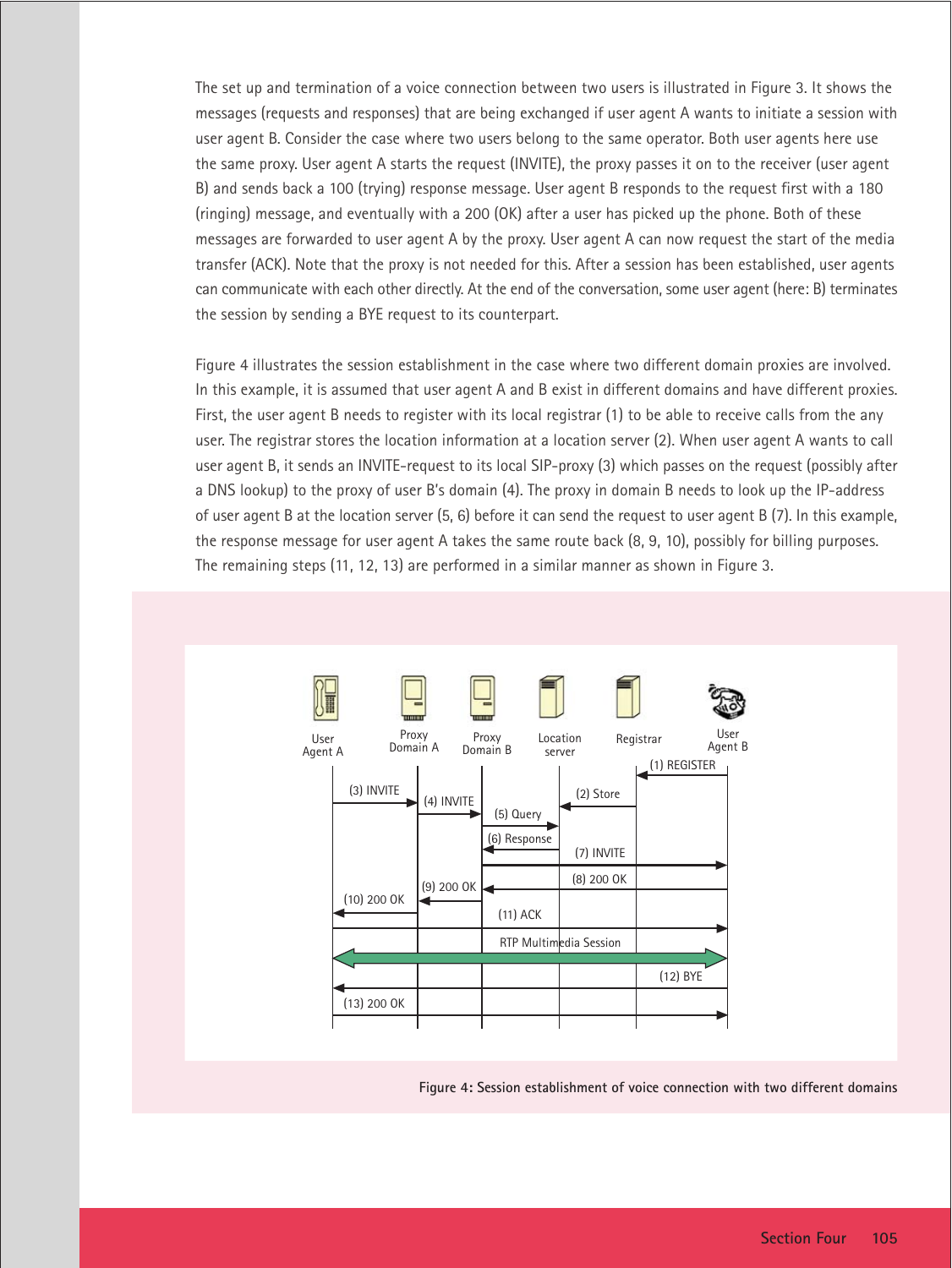# **2.5 The Future of SIP**

The SIP standard is accepted more and more by the IT community. The SIP protocol has shown a strong acceptance by the market as some service providers offer already free and non-free SIP-based VoIP and Instant Messaging services. For instance, the new Messenger for Windows launched by Microsoft, includes SIP-based telephony, presence, instant messaging and voice/video communication. SIP is gaining its popularity in the mobile world too. In the 3GPP consortium for 3G mobile networks, SIP has been chosen as a signalling protocol and Nokia has announced SIP support for its Series 60 platform of mobile terminals. Among these SIP providers, one can mention earthlink and iptel.org.

# **3 VOIP Spam**

# **3.1 VOIP Spam Type**

As a new emerging standard, SIP might also be the target of some spam attacks. As a consequence, identifying SIP spam and the mechanisms to combat are a very crucial task before the problem arises. SIP spam can take one of the following types [6].

- Call spam: This is the case of unsolicited messages for establishing voice, video or IM session. If the user should answer, the spammer proceeds to relay his message over the real time media. This type is the usual way used by telemarketers applied to SIP.
- IM spam: This form is similar to email spam, unsolicited IMs whose content contains the message that the spammer is trying to convey. The SIP MESSAGE request will be used here but also some other messages such as INVITE with text or html bodies. IM spam is most naturally sent using the SIP MESSAGE request. However, any other request which causes content to automatically appear on the user's display will also belong to the IM spam.
- Presence spam: This spam is similar to the previous one, i.e. unsolicited presence (subscribe) requests are sent to get on the buddy list of a user and send him IM or initiate other types of communications. This spam uses SUBSCRIBE requests for the presence event package in an attempt to get on the 'buddy list' or 'white list' of a user in order to send them IM or initiate other forms of communications. Unlike IM spam, presence spam does not actually convey content in the messages.

#### **3.2 Characteristic of Spam**

Spam could be worse than email and phone telemarketing, it immediately interrupts the user and it can be delivered to any user in any place. VoIP spam differs from e-mail spam in that it is significantly more obtrusive (a phone will actually ring with every spam message, possibly in the middle of the night). Furthermore, E-mails are 'pulled' from a server by the user, while VoIP calls are 'pushed' to the user. Authentication can only provide limited protection against spam. Certificate authorities would need a policy that revokes certificates of servers that are used for spamming, and they would need to do so very quickly.

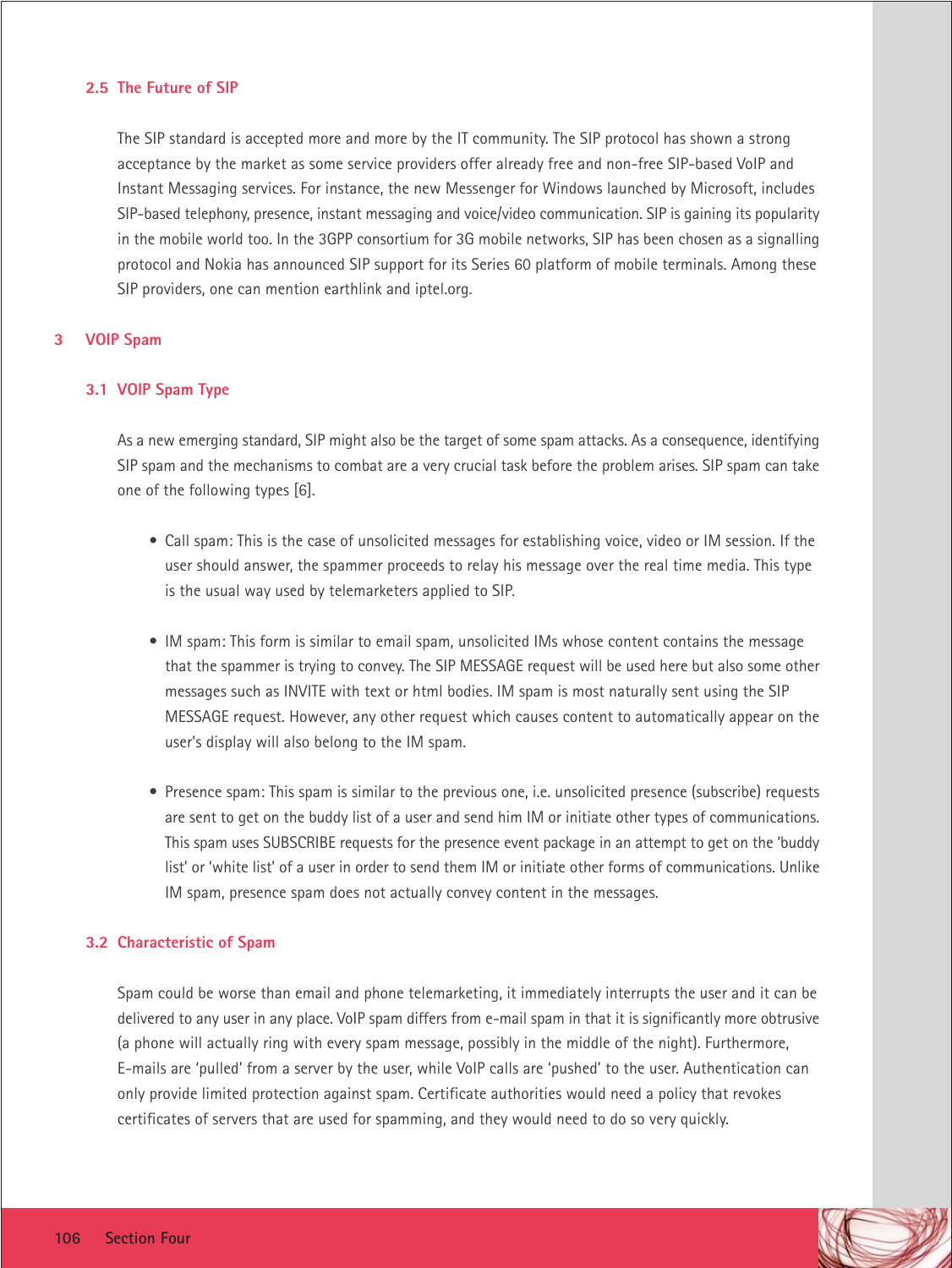#### **3.3 Countermeasures to VOIP Spam**

There are a lot of solutions to SIP spam; content filtering, white list, black list, consent-based communication, and identity authentication. In general, these solutions are some mechanisms developed to combat email spam and which could be adapted to SIP spam because of some similar natures. Among these solutions, it is worth mentioning content filtering, white lists, black list, consent-based communications, reputation system, and the authenticated identity.

#### **3.3.1 Content Filtering**

The most common type of spam protection used in email is based on content filtering. The spam filters analyse the content of the email, and search for clues that the email is spam, such as a specific word or sentence. Bayesian spam filters are in this category. This type of solution may not be an efficient method to combat VoIP spam for two reasons. First, the spam cannot be analyzed by the content filter before the user answers it. Second, it needs the real-time or offline speech or video recognition technology which might be impossible, considering the current state of the technology.

# **3.3.2 Black List**

Black listing is an approach in which the spam filter maintains a list of addresses that identify spammers. These addresses may include either usernames (spammer@domain.com) or entire domains (spammers.com). The black list is unlikely to have effectiveness for SIP spam for two reasons. First, it is easy for the spammer to spoof the SIP address. Second, the spammer can obtain the new SIP address from any public provider. If an authenticated identity is used in the inter-domain communication, it may be difficult for spammer to forge the SIP identity. However, even in the case of using the authenticated identity, the spammer can obtain the new SIP addresses, which might cause black list to be useless.

# **3.3.3 White Lists**

White lists are the opposite of black lists. It is a list of valid senders that a user is willing to accept email from. Unlike black lists, a spammer cannot change identities to obtain the white list. White lists are susceptible to address spoofing, but using strong identity authentication mechanism can prevent that type of problem. As a result, the combination of white lists and strong identity could be a good solution to VoIP spam. However, they do not provide a complete solution, since they would prohibit a user from ever being able to receive the call from someone who was not explicitly put on the white list. As a result, white lists require a solution to the 'introduction problem' - how to meet someone for the first time, and decide whether they should be placed in the white list. In addition to the introduction problem, white lists demand time from the user to manage. In IM systems, white lists have proven exceptionally useful at preventing spam. This is due to the fact that the white list exists naturally in the form of the buddy list. Users don't need to manage this list just for the purposes of spam prevention; it provides general utility, and assists in spam prevention for free. IM systems also have strong identity mechanisms due to their closed nature. The introduction problem in these systems is solved with a consent framework, described next.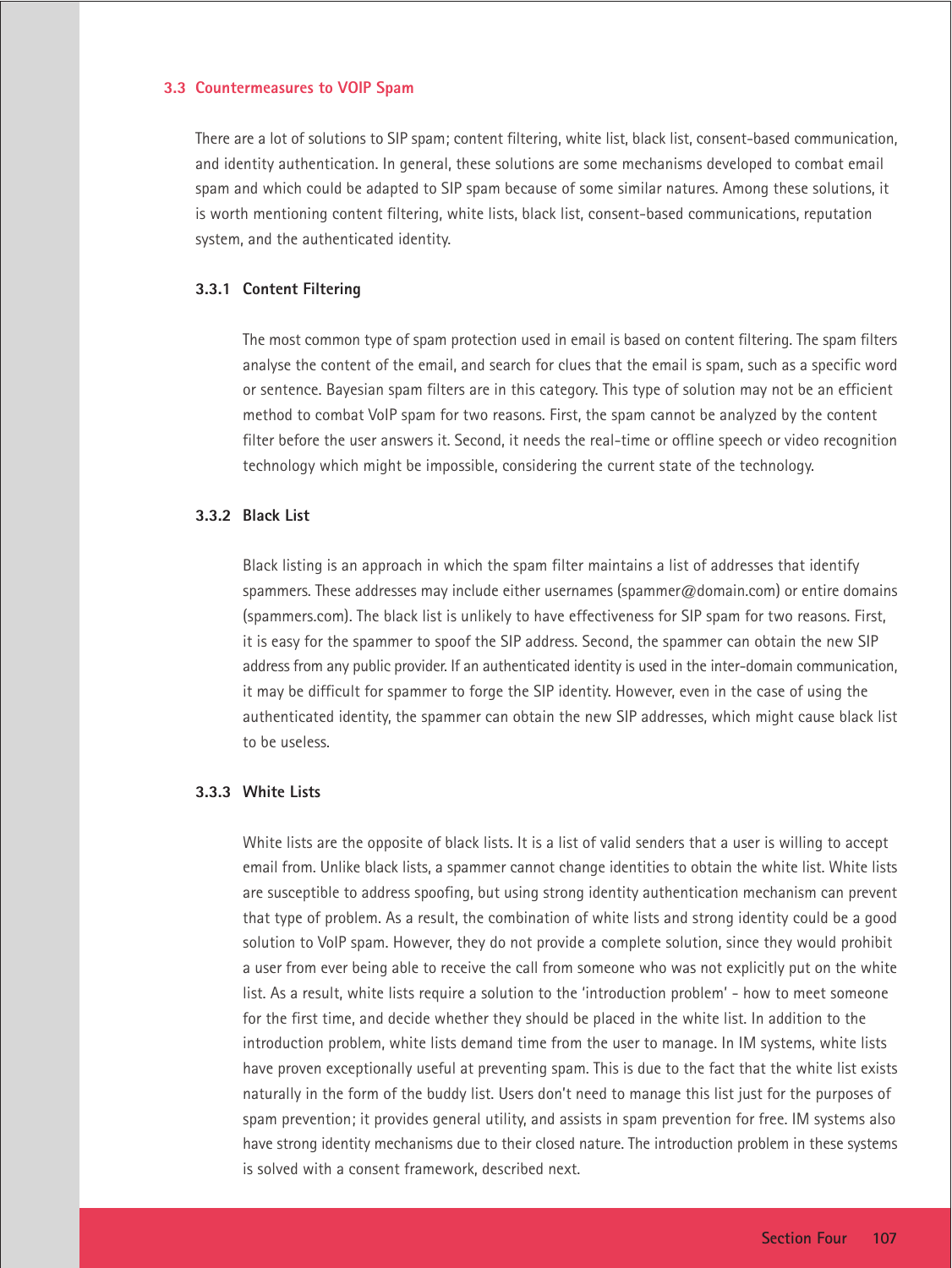# **3.3.4 Consent-based Communications**

A consent-based solution is used in conjunction with white or black lists. That is, if user A is not on user B's white or black list, and user A attempts to communicate with user B, user A's attempt is initially rejected, and they are told that consent is being requested. Next time user B connects, user B is informed that user A had attempted communications. User B can then authorise or reject user A. These kinds of consent-based systems are used widely in presence and IM but not in email. This solution should be combined with a secure authenticated identity mechanism, which is a pre-requisite. Since most of today's IM systems are closed, sender identities can be authenticated. This kind of consent-based communications has been standardised in SIP for presence, which allows a user to find out that someone has subscribed. If they were extended to cover IM and calling, it may not be useful, since instead of being bothered with content, in the form of call spam or IM spam, users are bothered with consent requests.

# **3.3.5 Reputation System**

A reputation system is also used in conjunction with white or black lists. Assume that user A is not on user B's white list, and they attempt to contact user B. If a consent-based system is used, B is prompted to consent to communications from A, a reputation score might be displayed in order to help user B decide whether or not they should accept communications from user A. Traditionally, reputation systems are implemented in highly centralised messaging architectures; the most widespread reputation systems in messaging today have been deployed by monolithic instant messaging providers. Reputation is calculated based on user feedback. For example, a button on the user interface of the messaging client might empower users to inform the system that a particular user is abusive. Reputation systems based on negative reputation scores suffer from many of the same problems as black lists, since effectively the consequence of having a negative reputation is that you are blacklisted. Reputation systems based on positive reputation, where users praise each other for being good, rather than blaming each other for being bad, have some similar drawbacks. Collectives of spammers, or just one spammer who acquires a large number of identities, could praise one another in order to create an artificial positive reputation. Unlike negative reputation systems, however, positive reputation is not circumvented when users require a new identity, since basing authorisation decisions on positive reputation is essentially a form of white list. So, while positive reputation systems are superior to negative reputation systems, they are far from perfect. Intriguingly, though, combining presencebased systems with reputation systems leads to an interesting fusion. The 'buddy-list' concept of presence is, in effect, a white list - and one can therefore probably infer that the users on one's buddy list are people whom you are 'praising'. This eliminates the problem of user inertia in the use of the 'praise' button, and automates the initial establishment of reputation.

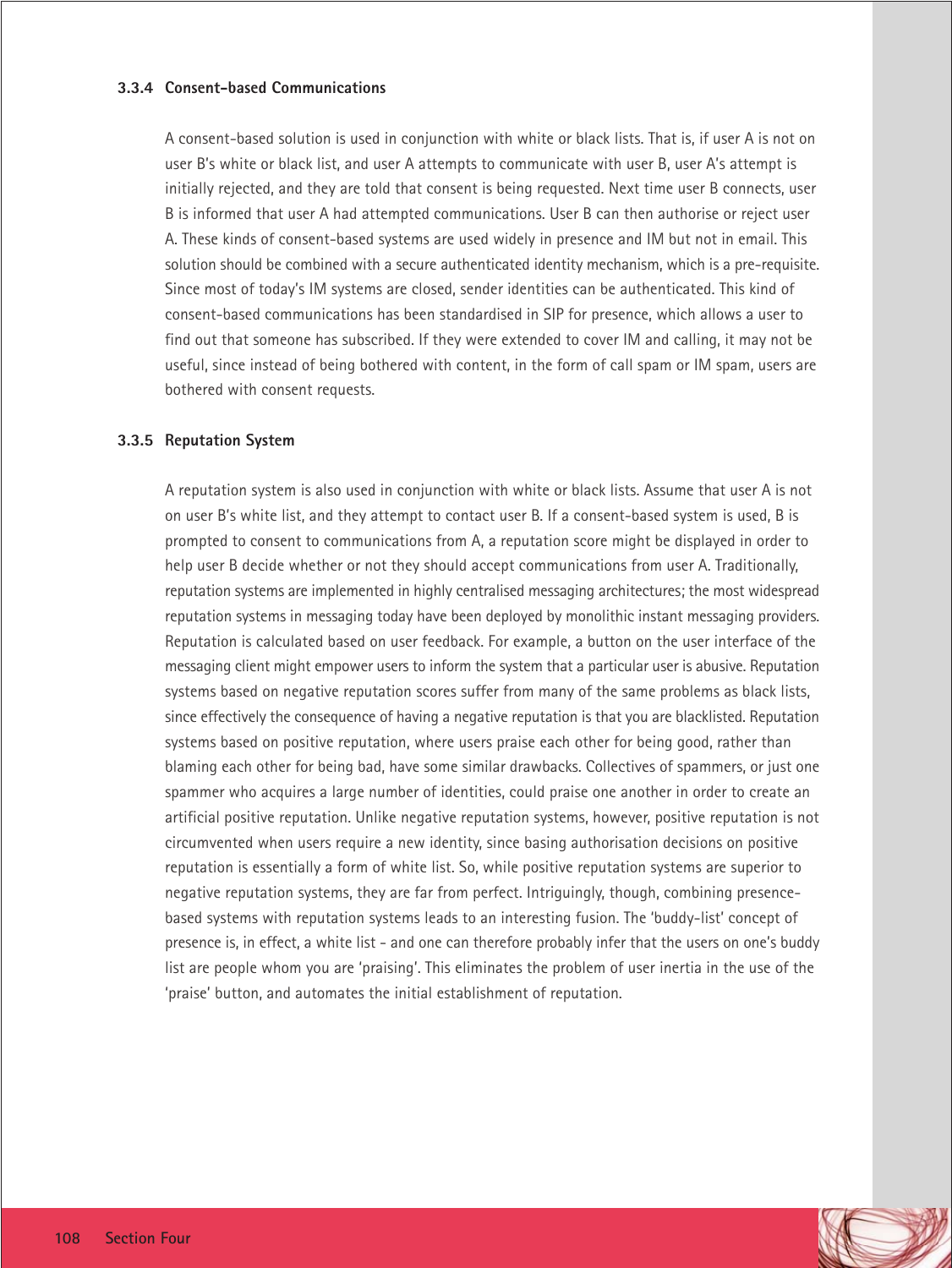#### **3.3.6 Other Sophisticated Solutions to SIP Spam**

More sophisticated methods against VoIP-spam include payments-at-risk, memory bound functions and turing tests. Payments-at-risk is a concept that depends on micropayment. Unfortunately, there is no micropayment standard in the Internet today, but a connection to the existing telephone networks could solve this problem. Memory bound functions would consume computing power at the sender's device for each SIP-message being sent, making huge amounts of spam in a short period of time expensive, while not bothering the average user. A turing test is a challenge for a sender intended to distinguish automatically generated messages from human interaction. For example, a caller could be asked to enter the result of a numerical calculation into his phone. Though these methods pose some additional problems, they appear promising to be used against VoIP-spam.

# **3.3.7 SIP Authenticated Identity**

Authentication is only a prerequisite to VoIP-spam because it can only provide assurance about a sender's identity, not about a sender's trustworthiness level [2, 4, 5]. To be effective against spam, authentication should be used in conjunction with an anti-spamming policy which is enforced at all participating parties. The existing mechanisms do not allow an administrative domain to verify the

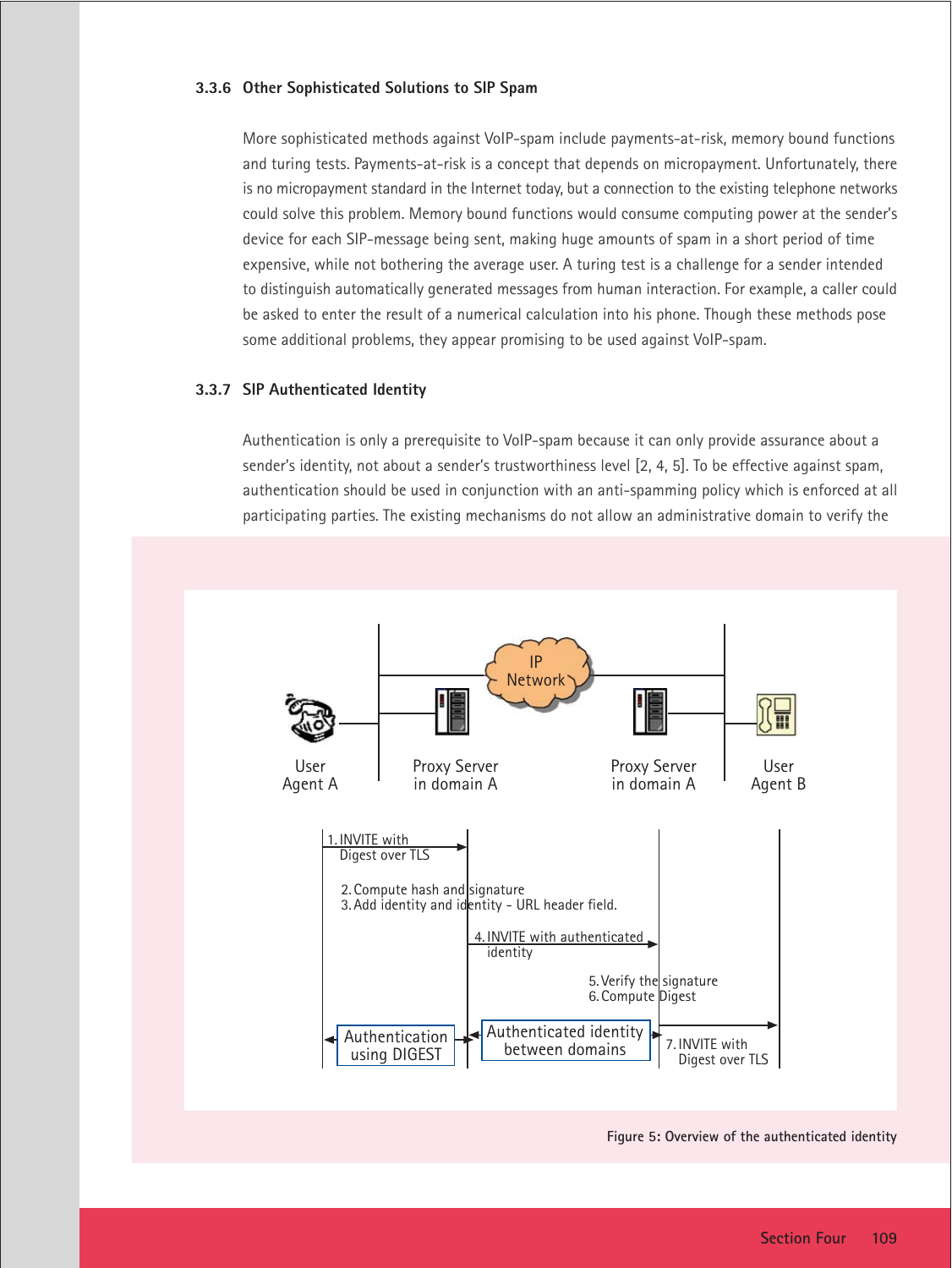identity of the originator of a request. This mechanism recommends practices and conventions for identifying end users in SIP messages, and proposes a way to distribute cryptographically secure authenticated identities.

This authenticated identity provides an informative (non-normative) high-level overview of the mechanisms. Imagine the case where Alice, who has the home proxy of example.com and the addressof-record sip:alice@example.com, wants to communicate with sip:bob@example.org.

Alice generates an INVITE and places her identity in the From header field of the request. She then sends an INVITE over TLS to an authentication service proxy for her domain. The authentication service authenticates Alice (possibly by sending a Digest authentication challenge) and validates that she is authorised to assert the identity which is populated in the From header field. This value may be Alice's AoR, or it may be some other value that the policy of the proxy server permits her to use. It then computes a hash over some particular headers, including the From header field and the bodies in the message. This hash is signed with the certificate for the domain (example.com, in Alice's case) and inserted in a new header field in the SIP message, the 'Identity' header.

The proxy, as the holder of the private key of its domain, is asserting that the originator of this request has been authenticated and that she is authorised to claim the identity (the SIP address-of-record) which appears in the From header field. The proxy also inserts a companion header field, Identity-Info, that tells Bob how to acquire its certificate, if he doesn't already have it.

When Bob's domain receives the request, it verifies the signature provided in the Identity header, and thus can validates that the domain indicated by the host portion of the AoR in the From header field authenticated the user, and permitted them to assert that From header field value. This same validation operation may be performed by Bob's UAS.

This method defines a new role for SIP entities called an authentication service. The authentication service role can be instantiated by a proxy server or a user agent. Any entity that instantiates the authentication service role must possess the private key of a domain certificate, and must be capable of authenticating one or more SIP users that can register in that domain. Commonly, this role will be instantiated by a proxy server, since these entities are more likely to have a static hostname, hold a corresponding certificate, and have access to SIP registrar capabilities that allow them to authenticate users in their domain.

In conclusion, sending domain computes hash over some headers (including From), then signs with certificate for domain, and inserts in new header. Receiving domain may retrieve public key of sending domain via URI given in new Identity-Info header. Receiving domain authenticates call.

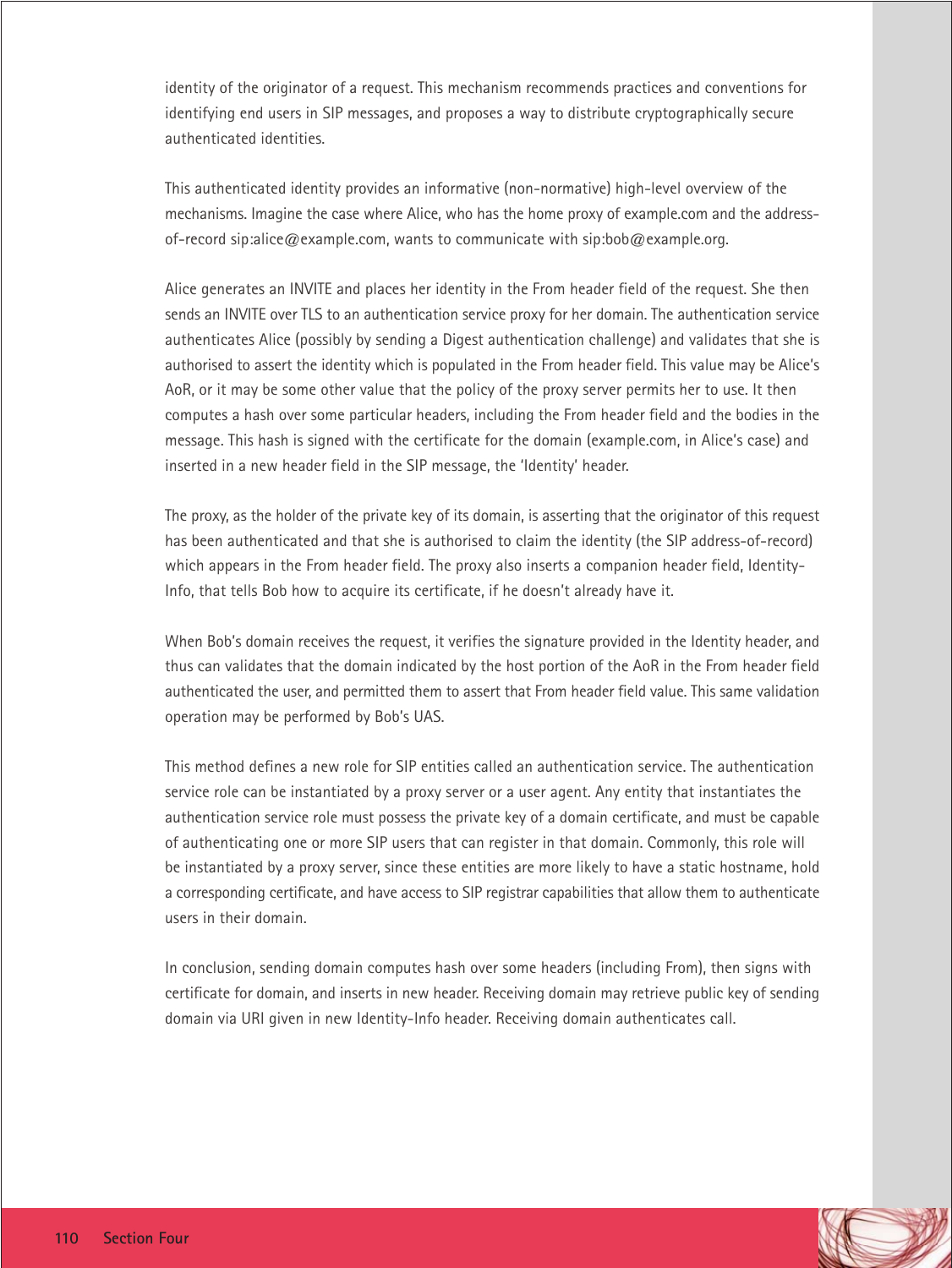# **3.3.7.1 Authentication Service Behaviour**

Entities instantiating the authentication service role performs the following steps, in order, to generate an Identity header for a SIP request:

- Step 1: The authentication service extracts the identity of the sender from the request. The authentication service takes this value from the From header field which is referred to here as the 'identity field'. The authentication service verifies the SIP or SIP URI by comparing it to the domain(s) for which it is responsible. If the authentication service is not responsible for the identity in question, it should process and forward the request normally, but it must not add an Identity header.
- Step 2: The authentication service must determine whether or not the sender of the request is authorised to claim the identity given in the identity field. In order to do so, the authentication service must authenticate the sender of the message. Some possible ways in which this authentication might be performed include: If the authentication service is instantiated by a SIP intermediary (proxy server), it may challenge the request with a 407 response code using the Digest authentication.
- Step 3: The authentication service should ensure that any pre-existing Date header in the request is accurate. Local policy can dictate precisely how accurate the Date must be, a recommended maximum discrepancy of ten minutes will ensure that the request is unlikely to upset any verifiers. If the Date header contains a time different by more than ten minutes from the current time noted by the authentication service, the authentication service should reject the request. Finally, the authentication service must verify that the Date header falls within the validity period of its certificate.
- Step 4: The authentication service must calculate the identity signature and add an Identity header to the request containing this signature. After the Identity header has been added to the request, the authentication service must also add an Identity-Info header. The Identity-Info header contains a URI from which its certificate can be acquired.
- Finally, the authentication service must forward the message normally.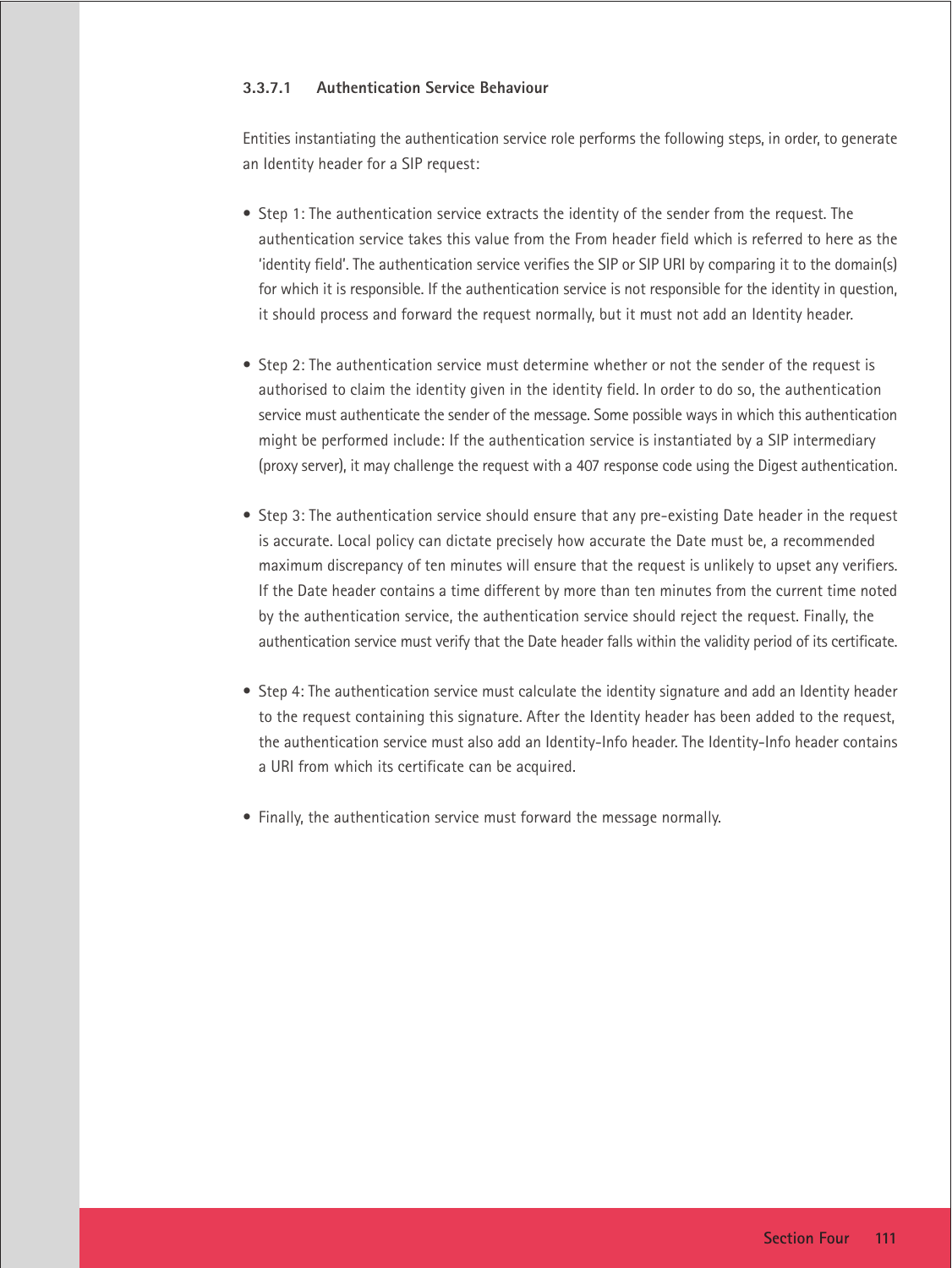# **3.3.7.2 Verifier Behaviour**

In order to verify the identity of the sender of a message, an entity acting as a verifier must perform the following steps, in the order specified here.

- Step 1: The verifier must acquire the certificate for the signing domain. Implementations supporting this specification should have some means of retaining domain certificates in order to prevent themselves from needlessly downloading the same certificate every time a request from the same domain is received. Certificates cached in this manner should be indexed by the URI given in the Identity-Info header field value. SIP entities should discover this certificate by dereferencing the Identity-Info header. The client processes this certificate in the usual ways, including checking that it has not expired, that the chain is valid back to a trusted CA, and that it does not appear on revocation lists. Once the certificate is acquired, it must be validated following the procedures in RFC3280.
- Step 2: The verifier must follow the process to determine if the signer is authoritative for the URI in the From header field.
- Step 3: The verifier must verify the signature in the Identity header field, following the procedures for generating the hashed digest-string.
- Step 4: The verifier must validate the Date, Contact and Call-ID; recipients that wish to verify Identity signatures must support all of the operations described there. Furthermore, it must ensure that the value of the Date header falls within the validity period of the certificate whose corresponding private key was used to sign the Identity header.

# **3.3.8 Possible Solutions to Each SIP Spam**

Table 3 illustrates the possible pragmatic solutions to the three SIP spam types, where 'X' indicates 'don't work', ' $\Delta$ ' indicates 'may be applicable', and 'O' indicates 'works well'. However, if these solutions can be applied to the SIP spam problem, they seem to be insufficient and need to be combined with each other or with some other techniques to provide robustness to SIP spam.

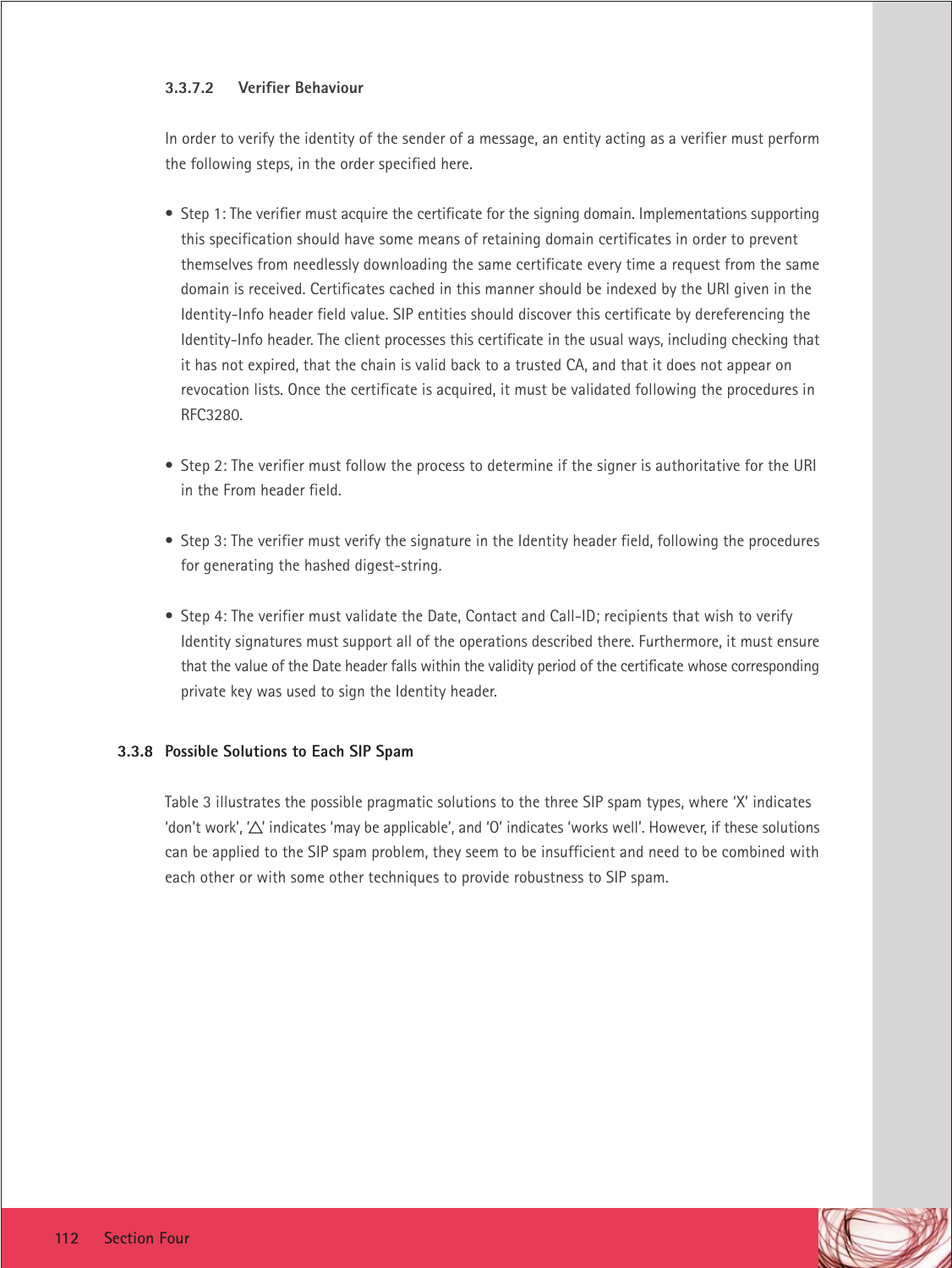|                                             | Call spam | IM spam | Presence spam |
|---------------------------------------------|-----------|---------|---------------|
| Content filtering                           |           |         |               |
| Black list                                  |           |         |               |
| White list (with an authenticated identity) |           |         |               |
| Content-based communication                 |           |         |               |
| Reputation system                           |           |         |               |

**Table 3: Applicable solutions versus SIP spam types**

#### **Conclusions**

Spam in VoIP will become serious problems, since it interrupts the user immediately. There are several solutions to combat the spam in VoIP. However, some of the most effective anti-spam techniques used on e-mail spam are hardly useful for combating VoIP-spam: white list, black list, and content filtering. Using white list would limit the set of callers to those on the white list: a VoIP user would not receive calls from someone not on the white list. Black lists are only of limited use because spammers can either forge any new SIP-addresses, or create new SIP-addresses which don't exist on the blacklist. For content filtering, a semantic analysis of real-time audio or video traffic would be necessary, which are not probably feasible Thus, while content-filtering is very effective on e-mail spam, it cannot be used on VoIP-spam. It clearly indicates that using a certain type of solution alone cannot give a complete solution to combat efficiently spam and instead, combining several solutions would be a possible solution to combat VoIP spams. Moreover, the prerequisite to the solutions above is an authenticated identity in the header, that is, an authenticated identity between the domains should be developed to reduce the occurrence of SIP spams, which are originated from the senders who forge the From field in the header.

Acknowledgement: This paper was supported by both the ITRC project, MIC and the Project, ETRI, South Korea.

#### **5 References**

- [1] Rosenberg, J., Schulzrinne, H., Camarillo, G., Johnston, A., Peterson, J., Sparks, R., Handley, M. and E. Schooler, 'SIP: Session Initiation Protocol', RFC 3261, June 2002.
- [2] Peterson, J., 'Enhancements for Authenticated Identity Management in the Session Initiation Protocol (SIP)', draft-ietf-sip-identity-03 (work in progress), September 2004.
- [3] M. Handley and V. Jacobson. SDP: Session Description Protocol. RFC 2327, April 1998.